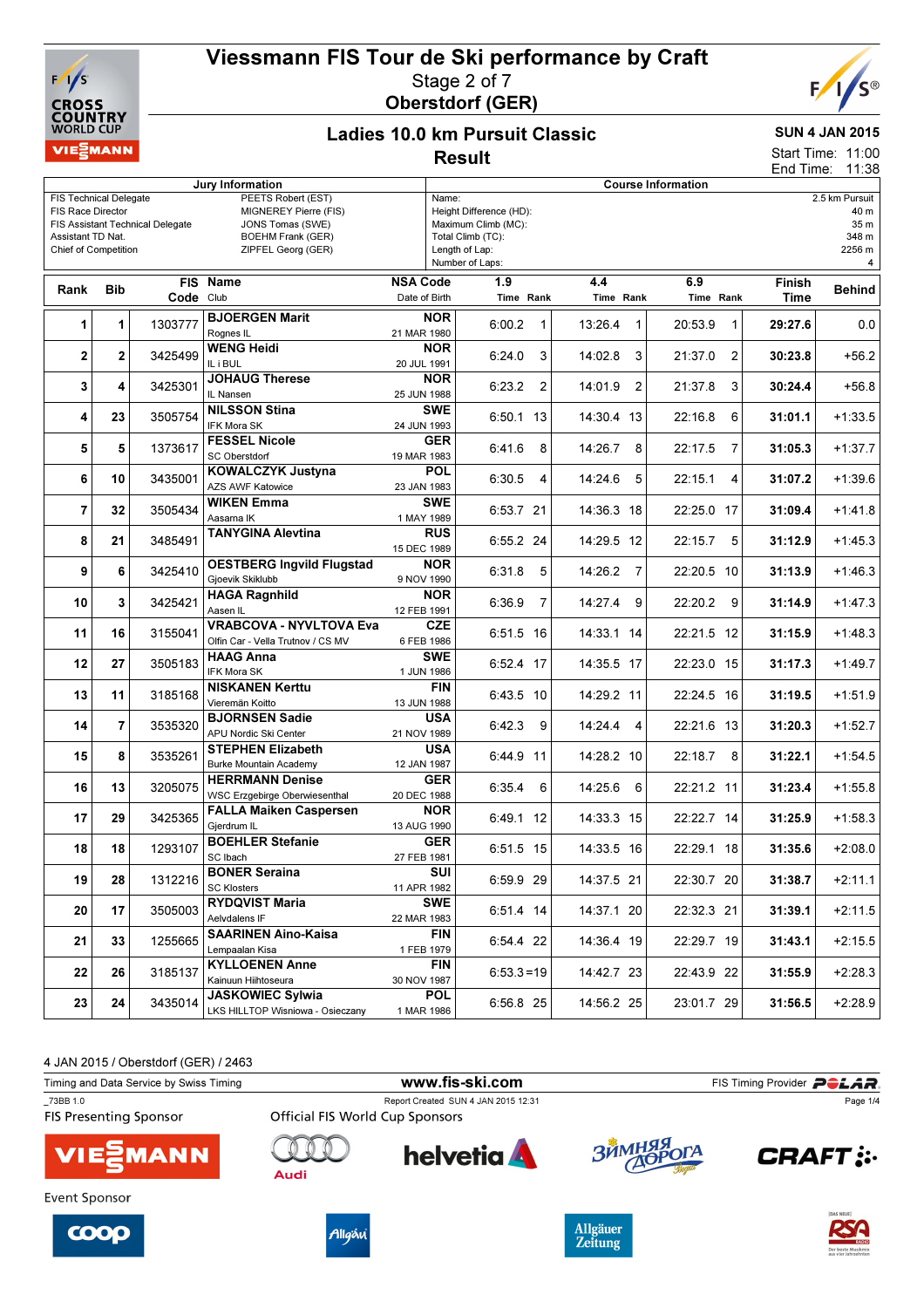



#### Ladies 10.0 km Pursuit Classic Result

SUN 4 JAN 2015 Start Time: 11:00

|              |            |           |                                                                  |                                  | End Time: 11:38  |                  |                  |                |               |
|--------------|------------|-----------|------------------------------------------------------------------|----------------------------------|------------------|------------------|------------------|----------------|---------------|
| Rank         | <b>Bib</b> | Code Club | FIS Name                                                         | <b>NSA Code</b><br>Date of Birth | 1.9<br>Time Rank | 4.4<br>Time Rank | 6.9<br>Time Rank | Finish<br>Time | <b>Behind</b> |
| 24           | 42         | 3055067   | <b>STADLOBER Teresa</b><br>SC Sparkasse Radstadt-Salzburg        | <b>AUT</b><br>1 FEB 1993         | 7:08.5 35        | 14:57.1 27       | 22:53.2 25       | 32:00.9        | $+2:33.3$     |
| 25           | 15         | 3185114   | <b>MONONEN Laura</b><br>Hameenlinnan Hiihtoseura                 | <b>FIN</b><br>5 OCT 1984         | 6:57.9 27        | 14:45.4 24       | 22:48.0 23       | 32:06.6        | $+2:39.0$     |
| 26           | 48         | 3515184   | VON SIEBENTHAL Nathalie<br>Turbach-Bissen                        | SUI<br>30 SEP 1993               | 7:16.2 48        | 15:00.2 31       | 22:52.2 24       | 32:09.4        | $+2:41.8$     |
| 27           | 37         | 3485198   | IVANOVA Julia<br>Saturn                                          | <b>RUS</b><br>9 SEP 1985         | 7:07.1 34        | 15:05.7 36       | 23:19.2 38       | 32:17.1        | $+2:49.5$     |
| <b>PF 28</b> | 43         | 3155249   | <b>NOVAKOVA Petra</b><br>Lk Slovan Karlovy Vary / CS MV          | <b>CZE</b><br>17 AUG 1993        | 7:10.3 36        | 14:58.5 29       | 22:59.1 26       | 32:18.4        | $+2:50.8$     |
| <b>PF 29</b> | 51         | 3295088   | <b>DE MARTIN TOPRANIN Virginia</b><br>C.S. FORESTALE DELLO STATO | ITA<br>20 AUG 1987               | 7:06.7 33        | 14:59.8 30       | 22:59.6 27       | 32:18.4        | $+2:50.8$     |
| 30           | 41         | 3485221   | <b>SHAPOVALOVA Evgenia</b><br>Uralets                            | <b>RUS</b><br>15 JUN 1986        | 7:15.2 46        | 15:12.3 39       | 23:15.0 33       | 32:26.5        | $+2:58.9$     |
| 31           | 20         | 3195056   | <b>JEAN Aurore</b><br>Douanes SC Grandvaux                       | <b>FRA</b><br>25 JUN 1985        | 6:52.7 18        | 14:40.6 22       | 23:00.6 28       | 32:27.2        | $+2:59.6$     |
| 32           | 34         | 3185256   | <b>PARMAKOSKI Krista</b><br>Ikaalisten Urheilijat                | <b>FIN</b><br>12 DEC 1990        | 7:05.9 32        | 15:08.0 37       | 23:18.3 37       | 32:29.2        | $+3:01.6$     |
| 33           | 45         | 3505069   | <b>LINDBORG Sara</b><br>Falun-Borlaenge SK                       | <b>SWE</b><br>30 NOV 1983        | 7:13.3 40        | 15:11.2 38       | 23:18.2 36       | 32:31.6        | $+3:04.0$     |
| 34           | 9          | 3195010   | <b>THOMAS HUGUE Coraline</b><br>EMHM - Crevoux                   | <b>FRA</b><br>11 MAR 1984        | 7:00.8 30        | 15:00.3 32       | 23:15.4 34       | 32:33.3        | $+3:05.7$     |
| 35           | 49         | 3295170   | <b>BAUDIN Francesca</b><br>GRUPPO SCIATORI FIAMME GIALLE         | <b>ITA</b><br>25 NOV 1993        | $7:15.1$ 45      | 15:04.5 34       | 23:14.7 32       | 32:34.5        | $+3:06.9$     |
| 36           | 47         | 3295144   | <b>DEBERTOLIS Ilaria</b><br>G.S. FIAMME ORO MOENA                | <b>ITA</b><br>17 SEP 1989        | $7:14.1$ 43      | 15:13.7 42       | 23:20.2 40       | 32:37.5        | $+3:09.9$     |
| 37           | 54         | 3505223   | <b>SOEDERLUND Helene</b><br>IFK Mora SK                          | <b>SWE</b><br>9 MAY 1987         | 7:14.9 44        | 15:03.4 33       | 23:09.5 31       | 32:41.5        | $+3:13.9$     |
| 38           | 50         | 3055085   | <b>SCHWARZ Nathalie</b><br>SU Raika Zwettl-Oberoesterreich       | <b>AUT</b><br>29 JUL 1993        | 7:17.9 51        | 15:16.4 45       | 23:26.3 41       | 32:52.3        | $+3:24.7$     |
| 39           | 40         | 3485336   | <b>USATOVA Oxana</b>                                             | <b>RUS</b><br>19 OCT 1988        | 7:13.9 42        | 15:05.5 35       | 23:16.6 35       | 32:54.2        | $+3:26.6$     |
| 40           | 58         | 3535124   | <b>SARGENT Ida</b><br>Craftsbury Nordic Ski Club                 | <b>USA</b><br>25 JAN 1988        | 7:22.0 52        | 15:17.8 46       | 23:31.6 43       | 32:56.7        | $+3:29.1$     |
| 41           | 25         | 3195115   | <b>AYMONIER Celia</b><br>EMHM - Les Fourgs                       | <b>FRA</b><br>5 AUG 1991         | 6:54.8 23        | 14:58.1 28       | 23:19.7 39       | 33:07.2        | $+3:39.6$     |
| 42           | 36         | 3205176   | <b>RINGWALD Sandra</b><br>ST Schonach-Rohrhardsberg              | <b>GER</b><br>27 SEP 1990        | 7:11.3 37        | 15:18.7 47       | 23:32.6 44       | 33:07.9        | $+3:40.3$     |
| 43           | 59         | 3435018   | <b>KUBINSKA Kornelia</b><br><b>AZS AWF Katowice</b>              | <b>POL</b><br>3 AUG 1985         | 7:25.9 54        | 15:29.0 54       | 23:41.6 47       | 33:08.2        | $+3:40.6$     |
| 44           | 22         | 1365857   | <b>RANDALL Kikkan</b><br>APU Nordic Ski Center                   | <b>USA</b><br>31 DEC 1982        | $6:53.3=19$      | 15:12.4 40       | 23:31.2 42       | 33:08.3        | $+3:40.7$     |
| 45           | 65         | 3485371   | <b>KUZIUKOVA Olga</b>                                            | <b>RUS</b><br>27 SEP 1985        | 7:44.6 63        | 15:52.6 59       | 23:57.9 57       | 33:08.9        | $+3:41.3$     |
| 46           | 64         | 3205260   | <b>SCHICHO Elisabeth</b><br><b>SC Schliersee</b>                 | <b>GER</b><br>10 MAY 1991        | 7:27.6 56        | 15:28.8 53       | 23:41.6 48       | 33:09.3        | $+3:41.7$     |
| 47           | 53         | 3495008   | <b>ORGUE Laura</b><br>CEFUC-RFEDI                                | <b>SPA</b><br>11 SEP 1986        | 7:31.1 60        | 15:40.9 57       | 23:53.6 52       | 33:10.0        | $+3:42.4$     |
| 48           | 30         | 3565053   | <b>EINFALT Lea</b><br>TSK Triglav Kranj                          | <b>SLO</b><br>19 MAY 1994        | 7:17.0 49        | 15:16.3 44       | 23:33.0 45       | 33:10.5        | $+3:42.9$     |
| 49           | 60         | 3205124   | <b>SIEGEL Monique</b><br><b>WSC Erzgebirge Oberwiesenthal</b>    | <b>GER</b><br>1 JAN 1989         | 7:28.5 58        | 15:24.8 50       | 23:41.3 46       | 33:13.6        | $+3:46.0$     |

4 JAN 2015 / Oberstdorf (GER) / 2463

| Timing and Data Service by Swiss Timing   |                                        | www.fis-ski.com                     |            | FIS Timing Provider <b>POLAR</b> . |
|-------------------------------------------|----------------------------------------|-------------------------------------|------------|------------------------------------|
| 73BB 1.0<br><b>FIS Presenting Sponsor</b> | <b>Official FIS World Cup Sponsors</b> | Report Created SUN 4 JAN 2015 12:31 |            | Page 2/4                           |
| <b>VIE</b> MANN                           | Audi                                   | <b>helvetia</b>                     | ЗЙМНЯЯ ОГА | <b>CRAFT:</b>                      |
| Event Sponsor                             |                                        |                                     |            | from the company star for          |







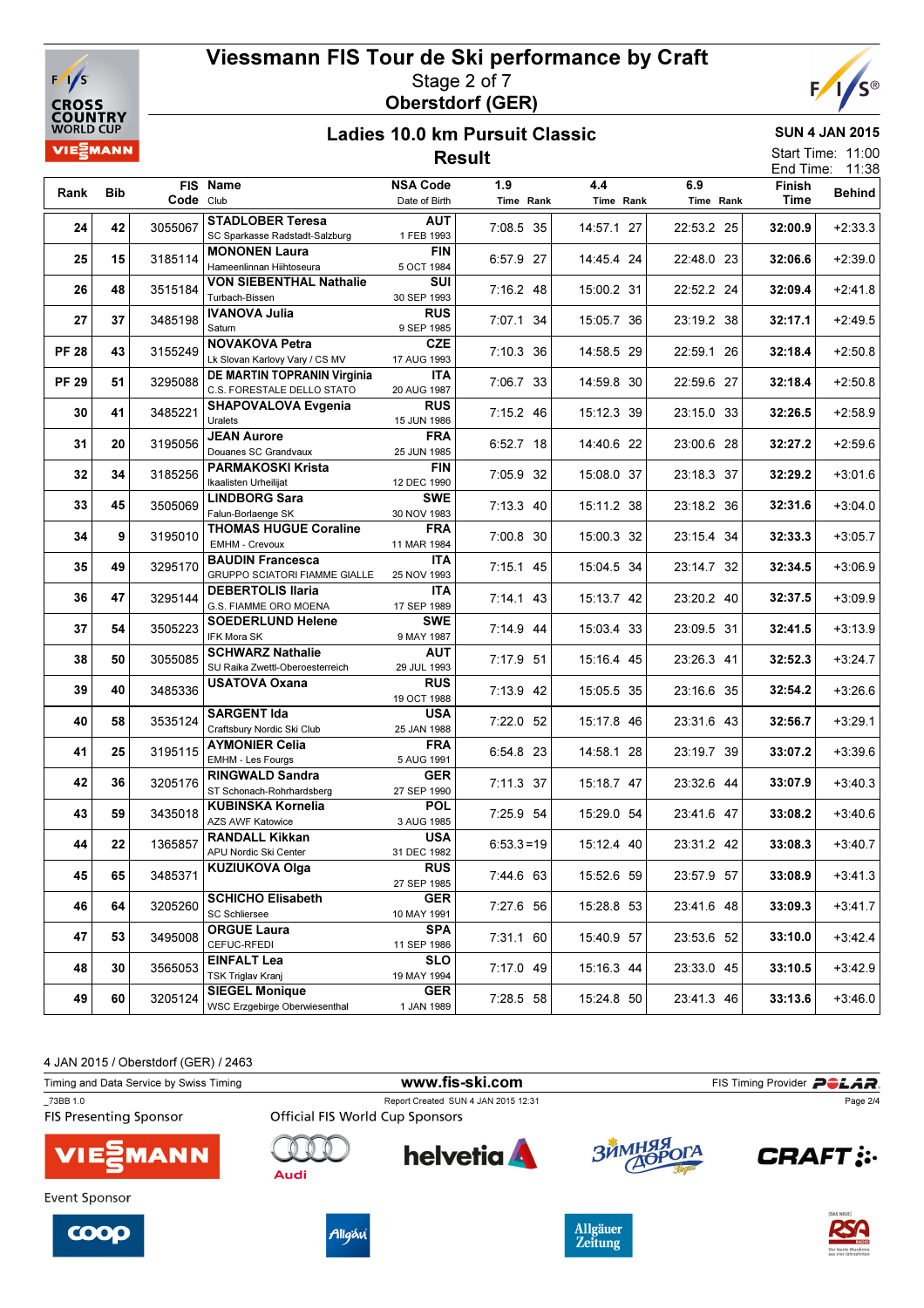



SUN 4 JAN 2015 Start Time: 11:00

#### Ladies 10.0 km Pursuit Classic Result

11:38 End Time: Rank Bib Code Club FIS Name NSA Code Date of Birth 1.9 Time Rank 4.4 Time Rank  $\overline{6}$ Time Rank Finish Time Behind<br>Time Behind  $\begin{array}{|c|c|c|c|c|}\hline \text{50} & \text{62} & \text{3205422} & \text{BELGER Julia} \hline \end{array}$ 3205422 WSC Ergebirge Oberwiesenthal 26 FEB 1994 7:27.4 55 15:32.4 56 23:50.5 50 33:24.1 +3:56.5 GER 26 FEB 1994 51 46 3295237 STUERZ Giulia 3295237 G.S. FIAMME ORO MOENA 20 JUN 1993 7:17.7 50 15:29.8 55 23:55.8 55 33:29.2 +4:01.6 **ITA**<br>20 JUN 1993 52 35 3205225 ANGER Lucia SC Oberstdorf **GER**  26 JAN 1991  $3205225 \begin{bmatrix} 0.0 & 0.01 & 0.01 & 0.01 & 0.01 & 0.01 & 0.01 & 0.01 & 0.01 & 0.01 & 0.01 & 0.01 & 0.01 & 0.01 & 0.01 & 0.01 & 0.01 & 0.01 & 0.01 & 0.01 & 0.01 & 0.01 & 0.01 & 0.01 & 0.01 & 0.01 & 0.01 & 0.01 & 0.01 & 0.01 & 0.01 & 0.01 & 0.01 & 0.01 & 0.0$ 53 31 3205224 KOLB Hanna TSV Buchenberg GER 21 AUG 1991  $3205224 \frac{1}{100} \frac{1}{100} \frac{1}{100} \frac{1}{100} \frac{1}{100} \frac{1}{100} \frac{1}{100} \frac{1}{100} \frac{1}{100} \frac{1}{100} \frac{1}{100} \frac{1}{100} \frac{1}{100} \frac{1}{100} \frac{1}{100} \frac{1}{100} \frac{1}{100} \frac{1}{100} \frac{1}{100} \frac{1}{100} \frac{1}{100} \frac{1}{100} \frac{1}{100} \frac{1}{1$ 54 12 3565034 CEBASEK Alenka TSK Bled **SLO**  24 APR 1989 <sup>3565034</sup> 6:57.4 26 15:15.3 43 23:55.9 56 33:50.0 +4:22.4 55 44 3535304 CALDWELL Sophie Stratton Mountain School USA 22 MAR 1990  $3535304 \, | \, 31.251 \, | \, 32.11 \, | \, 33.52.7 \, | \, 34.25.1 \, | \, 35.20 \, | \, 33.52.7 \, | \, 34.25.1 \, | \, 35.52.7 \, | \, 35.52.7 \, | \, 35.52.7 \, | \, 36.52.7 \, | \, 37.52.7 \, | \, 38.52.7 \, | \, 39.52.7 \, | \, 31.52.7 \, | \, 32.52.7 \, | \, 33.5$ 56 14 DIGGINS Jessica Stratton Mountain School **USA**  26 AUG 1991 3535410 6:59.1 28 15:12.8 41 23:54.4 54 33:59.0 +4:31.4 57 63 3485849 NECHAEVSKAYA Anna RUS 3485849 **34:07.8**  $\begin{bmatrix} 1 & 0 & 0 & 0 \\ 0 & 0 & 0 & 0 \\ 0 & 0 & 0 & 0 \\ 0 & 0 & 0 & 0 \\ 0 & 0 & 0 & 0 \end{bmatrix}$   $\begin{bmatrix} 24.29 & 0 & 0 & 0 \\ 0 & 24.29 & 0 & 0 & 0 \\ 0 & 0 & 0 & 0 & 0 \\ 0 & 0 & 0 & 0 & 0 \\ 0 & 0 & 0 & 0 & 0 \\ 0 & 0 & 0 & 0 & 0 \end{bmatrix}$   $\begin{bmatrix} 34.07 & 0 & 0 &$ 58 56 3205403 CARL Victoria SCM Zella-Mehlis GER 31 JUL 1995  $3205403 \left[ \begin{array}{ccc} 3205403 \end{array} \right]$   $\left[ \begin{array}{ccc} 34.08.0 \end{array} \right]$   $\left[ \begin{array}{ccc} 41.01.0 \end{array} \right]$   $\left[ \begin{array}{ccc} 34.08.0 \end{array} \right]$   $\left[ \begin{array}{ccc} 44.40.4 \end{array} \right]$ 59 39 3485888 SHUNIAEVA Nadezhda RUS  $3485888 \begin{bmatrix} 3485888 \end{bmatrix}$  11 NOV 1993  $11 \text{ NOV 1993}$   $7:29.1 \text{ } 59 \begin{bmatrix} 15:51.5 & 58 \end{bmatrix}$  24:24.5  $59 \begin{bmatrix} 34:08.7 \end{bmatrix}$  +4:41.1 60 61 3505096 GRAEFNINGS Maria Falun Borlaenge SK **SWE** 3505096 Falun Borlaenge SK 29 OCT 1985 7:27.9 57 16:08.6 62 24:41.0 62 34:24.3 +4:56.7 61 52 3515087 VAN DER GRAAFF Laurien TG Hütten **SUI**  14 OCT 1987  $3515087 \left| \right. \left| \right. \left| \right. \left| \right. \left| \right. \left| \right. \left| \right. \left| \right. \left| \right. \left| \right. \left| \right. \left| \right. \left| \right. \left| \right. \left| \right. \left| \right. \left| \right. \left| \right. \left| \right. \left| \right. \left| \right. \left| \right. \left| \right. \left| \right. \left| \right. \left| \right. \left| \right. \left| \right. \left| \right. \left| \right. \left| \right. \left| \right. \left| \right. \left| \right. \left| \right. \left|$ 62 55 3295167 VUERICH Gaia  $C \left( \begin{array}{ccc} 3295167 & 35.35.3 \ \end{array} \right|$   $C \left( \begin{array}{ccc} 1.6 & 1.6 \ \end{array} \right)$   $C \left( \begin{array}{ccc} 2.5 & 1.6 \ \end{array} \right)$   $C \left( \begin{array}{ccc} 2.5 & 1.6 \ \end{array} \right)$   $C \left( \begin{array}{ccc} 35.35.3 & +6.07.7 \ \end{array} \right)$ **ITA**<br>4 JUL 1991 63 67 3205283 WOLF Eva SV Agenbach GER 14 FEB 1993 3205283 8:29.9 66 17:02.7 64 25:57.3 64 35:52.3 +6:24.7 64 68 3205305 GIMMLER Laura SC Oberstdorf GER 5 DEC 1993 3205305 8:37.9 67 17:08.8 65 26:05.2 65 35:58.5 +6:30.9 **65 66 3485753 VLASOVA Anastasia** RUS  $3485753$   $22$  JUN 1992  $32$   $32$   $32$   $37$ :04.9  $37$ :04.9  $37$ :04.9  $37$ :37.3 66 57 3295193 LAURENT Greta 3295193 | CRUPPO SCIATORI FIAMME GIALLE 3 MAY 1992 | 7:34.4 61 | 17:19.5 66 | 26:52.2 67 | 38:34.4 +9:06.8 ITA 3 MAY 1992

| ∣ Did Not Finish |         |                                                         |                               |           |            |            |  |
|------------------|---------|---------------------------------------------------------|-------------------------------|-----------|------------|------------|--|
| 38               | 1220648 | <b>NYSTAD Claudia</b><br>WSC Erzgebierge Oberwiesenthal | <b>GER</b><br><b>FEB 1978</b> | 7:04.3 31 | 14:56.6 26 | 23:01.9 30 |  |
|                  |         |                                                         |                               |           |            |            |  |
| Did Not Start    |         |                                                         |                               |           |            |            |  |
| 19               | 3425483 | <b>HAGEN Martine Ek</b>                                 | <b>NOR</b>                    |           |            |            |  |
|                  |         | IL i BUL                                                | 4 APR 1991                    |           |            |            |  |

4 JAN 2015 / Oberstdorf (GER) / 2463

| Timing and Data Service by Swiss Timing   |                                        |                                     | FIS Timing Provider <b>POLAR</b> |                   |  |
|-------------------------------------------|----------------------------------------|-------------------------------------|----------------------------------|-------------------|--|
| 73BB 1.0<br><b>FIS Presenting Sponsor</b> | <b>Official FIS World Cup Sponsors</b> | Report Created SUN 4 JAN 2015 12:31 |                                  | Page 3/4          |  |
| <b>VIE</b> MANN                           | Audi                                   | <b>helvetia</b>                     | ЗЙМНЯЯ ОГА                       | <b>CRAFT:</b>     |  |
| Event Sponsor                             |                                        |                                     |                                  |                   |  |
| rnnn                                      | $200 - 15$                             |                                     | <b>Allgäuer</b>                  | <b>IDAS NEUEI</b> |  |

**Zeitung**